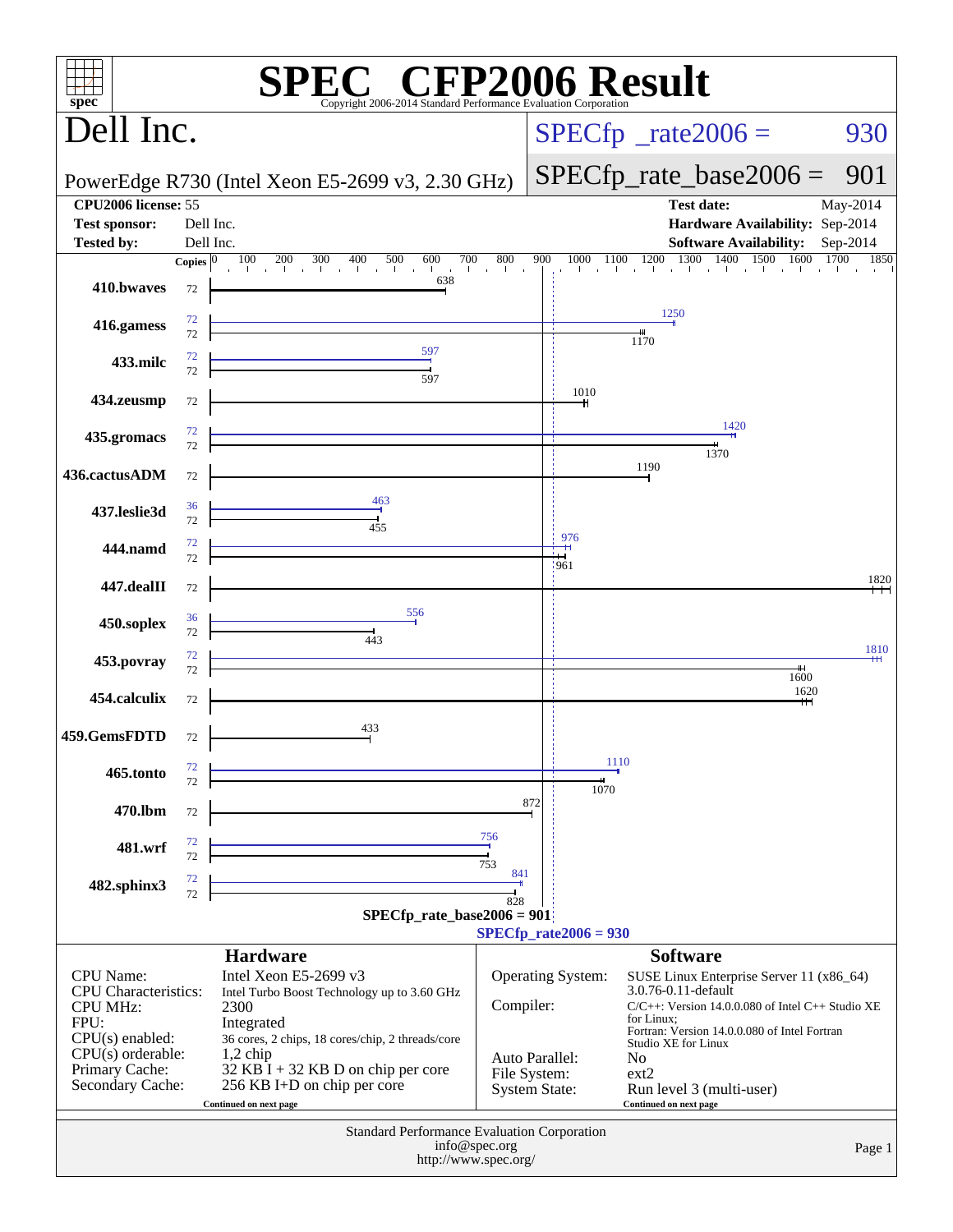

# Dell Inc.

### $SPECTp_rate2006 = 930$

PowerEdge R730 (Intel Xeon E5-2699 v3, 2.30 GHz)

[SPECfp\\_rate\\_base2006 =](http://www.spec.org/auto/cpu2006/Docs/result-fields.html#SPECfpratebase2006) 901

| <b>CPU2006 license: 55</b>                                                 |                                                                                                                |                                                            | <b>Test date:</b><br>May-2014               |  |
|----------------------------------------------------------------------------|----------------------------------------------------------------------------------------------------------------|------------------------------------------------------------|---------------------------------------------|--|
| <b>Test sponsor:</b>                                                       | Dell Inc.                                                                                                      |                                                            | Hardware Availability: Sep-2014             |  |
| <b>Tested by:</b>                                                          | Dell Inc.                                                                                                      |                                                            | <b>Software Availability:</b><br>$Sep-2014$ |  |
| L3 Cache:<br>Other Cache:<br>Memory:<br>Disk Subsystem:<br>Other Hardware: | $45 \text{ MB I+D}$ on chip per chip<br>None<br>256 GB (16 x 16 GB 2Rx4 PC4-2133P-R)<br>1 x 100 GB SSD<br>None | <b>Base Pointers:</b><br>Peak Pointers:<br>Other Software: | $32/64$ -bit<br>$32/64$ -bit<br>None        |  |

**[Results Table](http://www.spec.org/auto/cpu2006/Docs/result-fields.html#ResultsTable)**

| Results Table                                                                                            |               |                |            |                |       |                |             |               |                |              |                |              |                |              |
|----------------------------------------------------------------------------------------------------------|---------------|----------------|------------|----------------|-------|----------------|-------------|---------------|----------------|--------------|----------------|--------------|----------------|--------------|
|                                                                                                          | <b>Base</b>   |                |            |                |       |                | <b>Peak</b> |               |                |              |                |              |                |              |
| <b>Benchmark</b>                                                                                         | <b>Copies</b> | <b>Seconds</b> | Ratio      | <b>Seconds</b> | Ratio | <b>Seconds</b> | Ratio       | <b>Copies</b> | <b>Seconds</b> | <b>Ratio</b> | <b>Seconds</b> | <b>Ratio</b> | <b>Seconds</b> | <b>Ratio</b> |
| 410.bwayes                                                                                               | 72            | 1534           | 638        | 1535           | 638   | 1537           | 637         | 72            | 1534           | 638          | 1535           | 638          | 1537           | 637          |
| 416.gamess                                                                                               | 72            | 1211           | 1160       | 1198           | 1180  | 1202           | 1170        | 72            | 1120           | 1260         | 1125           | 1250         | 1124           | <u>1250</u>  |
| $433$ .milc                                                                                              | 72            | 1108           | 597        | 1108           | 597   | 1109           | 596l        | 72            | 1108           | 597          | 1108           | 597          | 1108           | 597          |
| 434.zeusmp                                                                                               | 72            | 648            | 1010       | 646            | 1010  | 641            | 1020        | 72            | 648            | 1010         | 646            | 1010         | 641            | 1020         |
| 435.gromacs                                                                                              | 72            | 376            | 1370       | 374            | 1370  | 374            | 1380        | 72            | 364            | 1410         | 361            | 1420         | 362            | <u>1420</u>  |
| 436.cactusADM                                                                                            | 72            | 725            | 1190       | 724            | 1190  | 725            | 1190        | 72            | 725            | 1190         | 724            | 1190         | 725            | <u>1190</u>  |
| 437.leslie3d                                                                                             | 72            | 1488           | <b>455</b> | 1488           | 455   | 1497           | 452l        | 36            | 731            | 463          | <u>731</u>     | 463          | 732            | 462          |
| 444.namd                                                                                                 | 72            | 601            | 961        | 600            | 963   | 613            | 942         | 72            | 592            | 976          | 591            | 976          | 600            | 963          |
| 447.dealII                                                                                               | 72            | 458            | 1800       | 452            | 1820  | 447            | 1840        | 72            | 458            | 1800         | 452            | 1820         | 447            | 1840         |
| $450$ .soplex                                                                                            | 72            | 1355           | 443        | 1357           | 442   | 1350           | 445         | 36            | 540            | 556          | 539            | 557          | 540            | 556          |
| $453$ .povray                                                                                            | 72            | 239            | 1600       | 238            | 1610  | 240            | 1590        | 72            | 211            | 1820         | 212            | 1810         | 213            | 1800         |
| 454.calculix                                                                                             | 72            | 370            | 1600       | 368            | 1620  | 364            | 1630        | 72            | 370            | 1600         | 368            | 1620         | 364            | 1630         |
| 459.GemsFDTD                                                                                             | 72            | 1762           | 434        | 1764           | 433   | 1763           | 433         | 72            | 1762           | 434          | 1764           | 433          | 1763           | 433          |
| 465.tonto                                                                                                | 72            | 670            | 1060       | 663            | 1070  | 665            | 1070        | 72            | 642            | 1100         | 641            | 1110         | 640            | 1110         |
| 470.1bm                                                                                                  | 72            | 1135           | 872        | 1136           | 871   | 1134           | 872         | 72            | 1135           | 872          | 1136           | 871          | 1134           | 872          |
| 481.wrf                                                                                                  | 72            | 1069           | 753        | 1069           | 752   | 1068           | 753I        | 72            | 1062           | 757          | 1063           | 756          | 1065           | 755          |
| 482.sphinx3                                                                                              | 72            | 1695           | 828        | 1702           | 825   | 1695           | 828         | 72            | 1670           | 841          | 1669           | 841          | 1663           | 844          |
| Results appear in the order in which they were run. Bold underlined text indicates a median measurement. |               |                |            |                |       |                |             |               |                |              |                |              |                |              |

#### **[Submit Notes](http://www.spec.org/auto/cpu2006/Docs/result-fields.html#SubmitNotes)**

 The numactl mechanism was used to bind copies to processors. The config file option 'submit' was used to generate numactl commands to bind each copy to a specific processor. For details, please see the config file.

### **[Operating System Notes](http://www.spec.org/auto/cpu2006/Docs/result-fields.html#OperatingSystemNotes)**

Stack size set to unlimited using "ulimit -s unlimited"

### **[Platform Notes](http://www.spec.org/auto/cpu2006/Docs/result-fields.html#PlatformNotes)**

 BIOS settings: Virtualization Technology disabled Execute Disable disabled

Continued on next page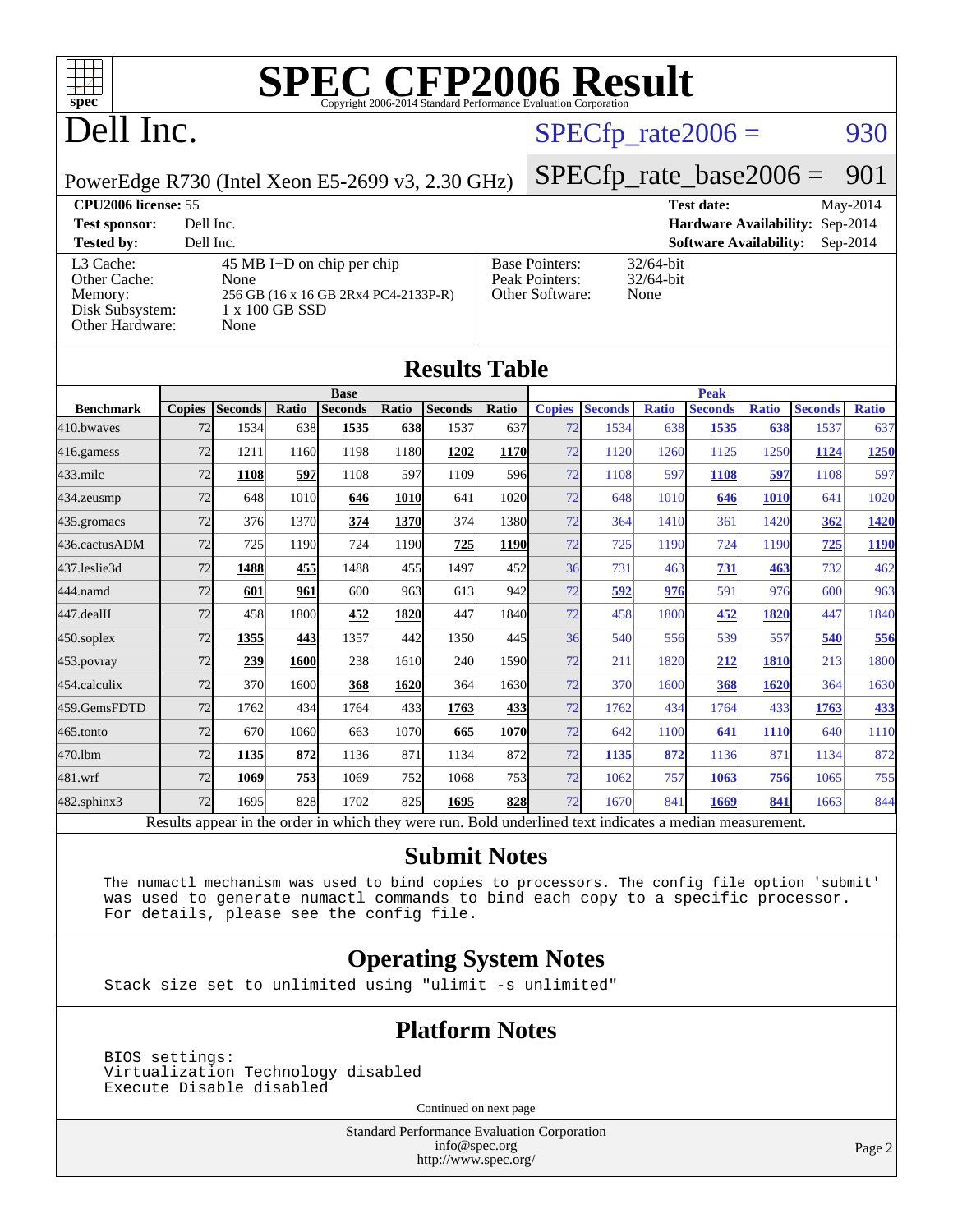# Dell Inc.

 $SPECTp\_rate2006 = 930$ 

PowerEdge R730 (Intel Xeon E5-2699 v3, 2.30 GHz)

[SPECfp\\_rate\\_base2006 =](http://www.spec.org/auto/cpu2006/Docs/result-fields.html#SPECfpratebase2006) 901

**[CPU2006 license:](http://www.spec.org/auto/cpu2006/Docs/result-fields.html#CPU2006license)** 55 **[Test date:](http://www.spec.org/auto/cpu2006/Docs/result-fields.html#Testdate)** May-2014 **[Test sponsor:](http://www.spec.org/auto/cpu2006/Docs/result-fields.html#Testsponsor)** Dell Inc. **[Hardware Availability:](http://www.spec.org/auto/cpu2006/Docs/result-fields.html#HardwareAvailability)** Sep-2014 **[Tested by:](http://www.spec.org/auto/cpu2006/Docs/result-fields.html#Testedby)** Dell Inc. **[Software Availability:](http://www.spec.org/auto/cpu2006/Docs/result-fields.html#SoftwareAvailability)** Sep-2014

#### **[Platform Notes \(Continued\)](http://www.spec.org/auto/cpu2006/Docs/result-fields.html#PlatformNotes)**

Standard Performance Evaluation Corporation [info@spec.org](mailto:info@spec.org) Snoop Mode set to Cluster on Die System Profile set to Performance Sysinfo program /root/cpu2006-1.2/config/sysinfo.rev6818 \$Rev: 6818 \$ \$Date:: 2012-07-17 #\$ e86d102572650a6e4d596a3cee98f191 running on linux Wed May 14 05:53:27 2014 This section contains SUT (System Under Test) info as seen by some common utilities. To remove or add to this section, see: <http://www.spec.org/cpu2006/Docs/config.html#sysinfo> From /proc/cpuinfo model name : Intel(R) Xeon(R) CPU E5-2699 v3 @ 2.30GHz 2 "physical id"s (chips) 72 "processors" cores, siblings (Caution: counting these is hw and system dependent. The following excerpts from /proc/cpuinfo might not be reliable. Use with caution.) cpu cores : 18 siblings : 36 physical 0: cores 0 1 2 3 4 8 9 10 11 16 17 18 19 20 24 25 26 27 physical 1: cores 0 1 2 3 4 8 9 10 11 16 17 18 19 20 24 25 26 27 cache size : 23040 KB From /proc/meminfo MemTotal: 264575716 kB HugePages\_Total: 0 Hugepagesize: 2048 kB /usr/bin/lsb\_release -d SUSE Linux Enterprise Server 11 (x86\_64) From /etc/\*release\* /etc/\*version\* SuSE-release: SUSE Linux Enterprise Server 11 (x86\_64) VERSION = 11 PATCHLEVEL = 3 uname -a: Linux linux 3.0.76-0.11-default #1 SMP Fri Jun 14 08:21:43 UTC 2013 (ccab990) x86\_64 x86\_64 x86\_64 GNU/Linux run-level 3 May 13 17:07 last=S SPEC is set to: /root/cpu2006-1.2 Filesystem Type Size Used Avail Use% Mounted on /dev/sda2 ext2 88G 8.9G 78G 11% / Additional information from dmidecode: BIOS Dell Inc. 0.3.19 05/12/2014 Memory: 6x 00AD063200AD HMA42GR7MFR4N-TFT1 16 GB 2133 MHz 10x 00CE00B300CE M393A2G40DB0-CPB 16 GB 2133 MHz Continued on next page

<http://www.spec.org/>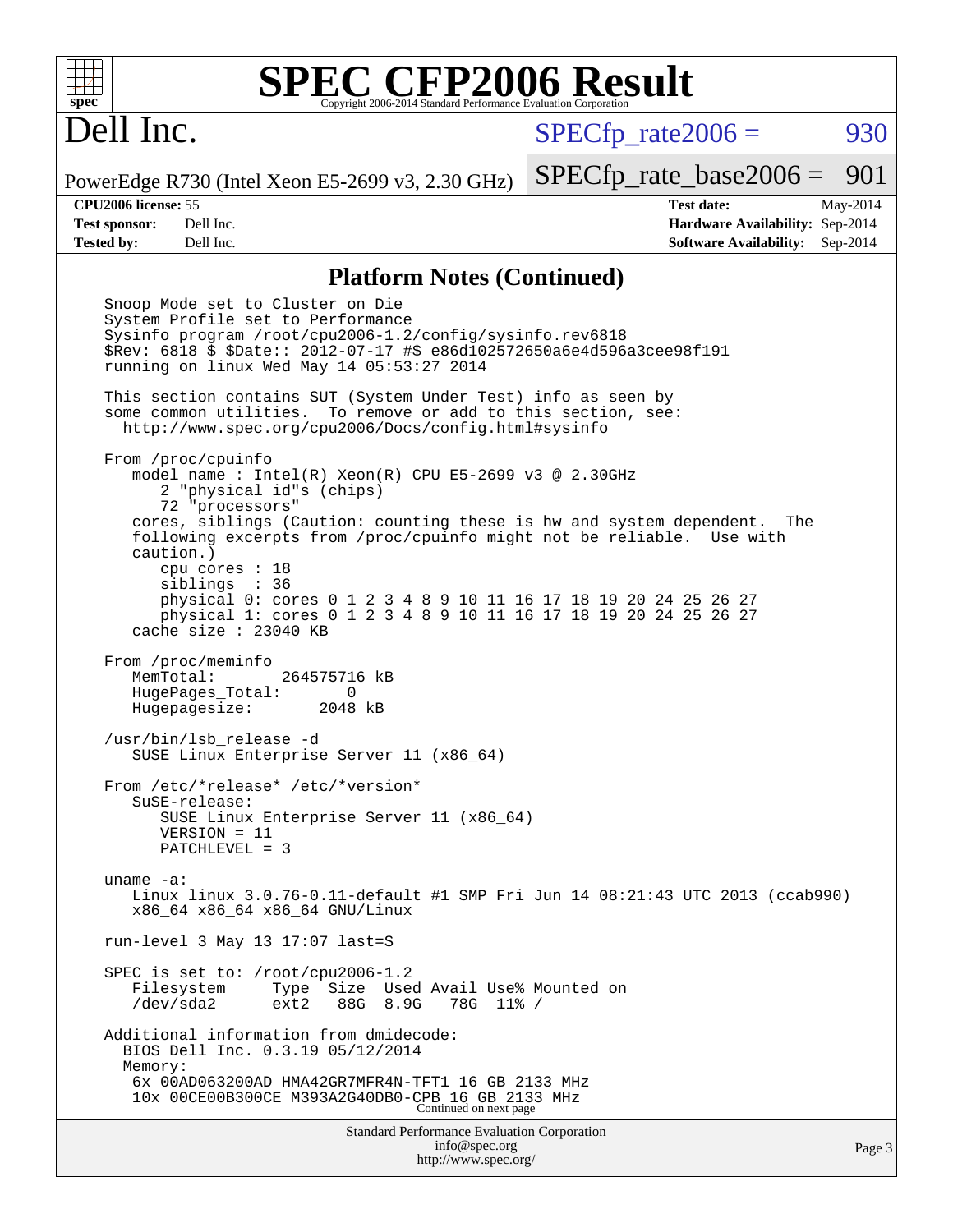

# Dell Inc.

 $SPECTp\_rate2006 = 930$ 

PowerEdge R730 (Intel Xeon E5-2699 v3, 2.30 GHz)

**[Tested by:](http://www.spec.org/auto/cpu2006/Docs/result-fields.html#Testedby)** Dell Inc. **[Software Availability:](http://www.spec.org/auto/cpu2006/Docs/result-fields.html#SoftwareAvailability)** Sep-2014

[SPECfp\\_rate\\_base2006 =](http://www.spec.org/auto/cpu2006/Docs/result-fields.html#SPECfpratebase2006) 901 **[CPU2006 license:](http://www.spec.org/auto/cpu2006/Docs/result-fields.html#CPU2006license)** 55 **[Test date:](http://www.spec.org/auto/cpu2006/Docs/result-fields.html#Testdate)** May-2014 **[Test sponsor:](http://www.spec.org/auto/cpu2006/Docs/result-fields.html#Testsponsor)** Dell Inc. **[Hardware Availability:](http://www.spec.org/auto/cpu2006/Docs/result-fields.html#HardwareAvailability)** Sep-2014

#### **[Platform Notes \(Continued\)](http://www.spec.org/auto/cpu2006/Docs/result-fields.html#PlatformNotes)**

8x Not Specified Not Specified

(End of data from sysinfo program)

#### **[General Notes](http://www.spec.org/auto/cpu2006/Docs/result-fields.html#GeneralNotes)**

Environment variables set by runspec before the start of the run: LD\_LIBRARY\_PATH = "/root/cpu2006-1.2/libs/32:/root/cpu2006-1.2/libs/64:/root/cpu2006-1.2/sh"

 Binaries compiled on a system with 1x Core i7-860 CPU + 8GB memory using RedHat EL 6.4 Transparent Huge Pages enabled with: echo always > /sys/kernel/mm/transparent\_hugepage/enabled Filesystem page cache cleared with: echo 1> /proc/sys/vm/drop\_caches runspec command invoked through numactl i.e.: numactl --interleave=all runspec <etc>

## **[Base Compiler Invocation](http://www.spec.org/auto/cpu2006/Docs/result-fields.html#BaseCompilerInvocation)**

[C benchmarks](http://www.spec.org/auto/cpu2006/Docs/result-fields.html#Cbenchmarks):  $\frac{1}{2}$ cc  $-\text{m64}$ 

[C++ benchmarks:](http://www.spec.org/auto/cpu2006/Docs/result-fields.html#CXXbenchmarks) [icpc -m64](http://www.spec.org/cpu2006/results/res2014q3/cpu2006-20140909-31344.flags.html#user_CXXbase_intel_icpc_64bit_bedb90c1146cab66620883ef4f41a67e)

[Fortran benchmarks](http://www.spec.org/auto/cpu2006/Docs/result-fields.html#Fortranbenchmarks): [ifort -m64](http://www.spec.org/cpu2006/results/res2014q3/cpu2006-20140909-31344.flags.html#user_FCbase_intel_ifort_64bit_ee9d0fb25645d0210d97eb0527dcc06e)

[Benchmarks using both Fortran and C](http://www.spec.org/auto/cpu2006/Docs/result-fields.html#BenchmarksusingbothFortranandC): [icc -m64](http://www.spec.org/cpu2006/results/res2014q3/cpu2006-20140909-31344.flags.html#user_CC_FCbase_intel_icc_64bit_0b7121f5ab7cfabee23d88897260401c) [ifort -m64](http://www.spec.org/cpu2006/results/res2014q3/cpu2006-20140909-31344.flags.html#user_CC_FCbase_intel_ifort_64bit_ee9d0fb25645d0210d97eb0527dcc06e)

## **[Base Portability Flags](http://www.spec.org/auto/cpu2006/Docs/result-fields.html#BasePortabilityFlags)**

| 410.bwaves: - DSPEC CPU LP64               |  |
|--------------------------------------------|--|
| 416.gamess: -DSPEC_CPU_LP64                |  |
| 433.milc: -DSPEC CPU LP64                  |  |
| 434.zeusmp: - DSPEC_CPU_LP64               |  |
| 435.gromacs: -DSPEC_CPU_LP64 -nofor_main   |  |
| 436.cactusADM: -DSPEC CPU LP64 -nofor main |  |
| 437.leslie3d: -DSPEC CPU LP64              |  |
| 444.namd: -DSPEC CPU LP64                  |  |
| 447.dealII: -DSPEC CPU LP64                |  |
| 450.soplex: -DSPEC_CPU_LP64                |  |
| 453.povray: -DSPEC_CPU_LP64                |  |
| 454.calculix: -DSPEC_CPU_LP64 -nofor_main  |  |

Continued on next page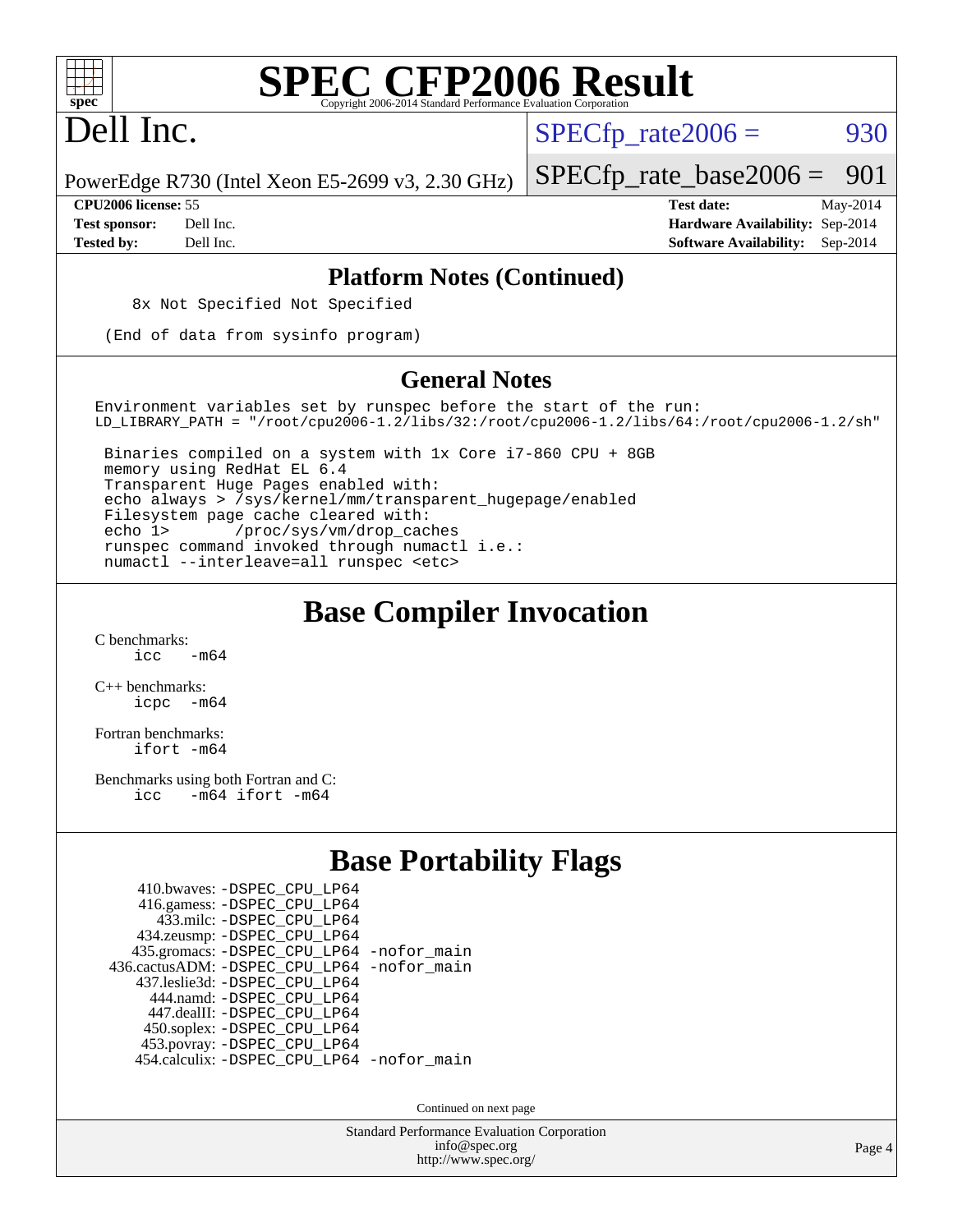

# Dell Inc.

 $SPECTp\_rate2006 = 930$ 

PowerEdge R730 (Intel Xeon E5-2699 v3, 2.30 GHz)

[SPECfp\\_rate\\_base2006 =](http://www.spec.org/auto/cpu2006/Docs/result-fields.html#SPECfpratebase2006) 901

**[CPU2006 license:](http://www.spec.org/auto/cpu2006/Docs/result-fields.html#CPU2006license)** 55 **[Test date:](http://www.spec.org/auto/cpu2006/Docs/result-fields.html#Testdate)** May-2014 **[Test sponsor:](http://www.spec.org/auto/cpu2006/Docs/result-fields.html#Testsponsor)** Dell Inc. **[Hardware Availability:](http://www.spec.org/auto/cpu2006/Docs/result-fields.html#HardwareAvailability)** Sep-2014 **[Tested by:](http://www.spec.org/auto/cpu2006/Docs/result-fields.html#Testedby)** Dell Inc. **[Software Availability:](http://www.spec.org/auto/cpu2006/Docs/result-fields.html#SoftwareAvailability)** Sep-2014

## **[Base Portability Flags \(Continued\)](http://www.spec.org/auto/cpu2006/Docs/result-fields.html#BasePortabilityFlags)**

 459.GemsFDTD: [-DSPEC\\_CPU\\_LP64](http://www.spec.org/cpu2006/results/res2014q3/cpu2006-20140909-31344.flags.html#suite_basePORTABILITY459_GemsFDTD_DSPEC_CPU_LP64) 465.tonto: [-DSPEC\\_CPU\\_LP64](http://www.spec.org/cpu2006/results/res2014q3/cpu2006-20140909-31344.flags.html#suite_basePORTABILITY465_tonto_DSPEC_CPU_LP64) 470.lbm: [-DSPEC\\_CPU\\_LP64](http://www.spec.org/cpu2006/results/res2014q3/cpu2006-20140909-31344.flags.html#suite_basePORTABILITY470_lbm_DSPEC_CPU_LP64) 482.sphinx3: [-DSPEC\\_CPU\\_LP64](http://www.spec.org/cpu2006/results/res2014q3/cpu2006-20140909-31344.flags.html#suite_basePORTABILITY482_sphinx3_DSPEC_CPU_LP64)

481.wrf: [-DSPEC\\_CPU\\_LP64](http://www.spec.org/cpu2006/results/res2014q3/cpu2006-20140909-31344.flags.html#suite_basePORTABILITY481_wrf_DSPEC_CPU_LP64) [-DSPEC\\_CPU\\_CASE\\_FLAG](http://www.spec.org/cpu2006/results/res2014q3/cpu2006-20140909-31344.flags.html#b481.wrf_baseCPORTABILITY_DSPEC_CPU_CASE_FLAG) [-DSPEC\\_CPU\\_LINUX](http://www.spec.org/cpu2006/results/res2014q3/cpu2006-20140909-31344.flags.html#b481.wrf_baseCPORTABILITY_DSPEC_CPU_LINUX)

### **[Base Optimization Flags](http://www.spec.org/auto/cpu2006/Docs/result-fields.html#BaseOptimizationFlags)**

[C benchmarks](http://www.spec.org/auto/cpu2006/Docs/result-fields.html#Cbenchmarks):

[-xCORE-AVX2](http://www.spec.org/cpu2006/results/res2014q3/cpu2006-20140909-31344.flags.html#user_CCbase_f-xAVX2_5f5fc0cbe2c9f62c816d3e45806c70d7) [-ipo](http://www.spec.org/cpu2006/results/res2014q3/cpu2006-20140909-31344.flags.html#user_CCbase_f-ipo) [-O3](http://www.spec.org/cpu2006/results/res2014q3/cpu2006-20140909-31344.flags.html#user_CCbase_f-O3) [-no-prec-div](http://www.spec.org/cpu2006/results/res2014q3/cpu2006-20140909-31344.flags.html#user_CCbase_f-no-prec-div) [-opt-prefetch](http://www.spec.org/cpu2006/results/res2014q3/cpu2006-20140909-31344.flags.html#user_CCbase_f-opt-prefetch) [-auto-p32](http://www.spec.org/cpu2006/results/res2014q3/cpu2006-20140909-31344.flags.html#user_CCbase_f-auto-p32) [-ansi-alias](http://www.spec.org/cpu2006/results/res2014q3/cpu2006-20140909-31344.flags.html#user_CCbase_f-ansi-alias) [-opt-mem-layout-trans=3](http://www.spec.org/cpu2006/results/res2014q3/cpu2006-20140909-31344.flags.html#user_CCbase_f-opt-mem-layout-trans_a7b82ad4bd7abf52556d4961a2ae94d5)

[C++ benchmarks:](http://www.spec.org/auto/cpu2006/Docs/result-fields.html#CXXbenchmarks)

[-xCORE-AVX2](http://www.spec.org/cpu2006/results/res2014q3/cpu2006-20140909-31344.flags.html#user_CXXbase_f-xAVX2_5f5fc0cbe2c9f62c816d3e45806c70d7) [-ipo](http://www.spec.org/cpu2006/results/res2014q3/cpu2006-20140909-31344.flags.html#user_CXXbase_f-ipo) [-O3](http://www.spec.org/cpu2006/results/res2014q3/cpu2006-20140909-31344.flags.html#user_CXXbase_f-O3) [-no-prec-div](http://www.spec.org/cpu2006/results/res2014q3/cpu2006-20140909-31344.flags.html#user_CXXbase_f-no-prec-div) [-opt-prefetch](http://www.spec.org/cpu2006/results/res2014q3/cpu2006-20140909-31344.flags.html#user_CXXbase_f-opt-prefetch) [-auto-p32](http://www.spec.org/cpu2006/results/res2014q3/cpu2006-20140909-31344.flags.html#user_CXXbase_f-auto-p32) [-ansi-alias](http://www.spec.org/cpu2006/results/res2014q3/cpu2006-20140909-31344.flags.html#user_CXXbase_f-ansi-alias) [-opt-mem-layout-trans=3](http://www.spec.org/cpu2006/results/res2014q3/cpu2006-20140909-31344.flags.html#user_CXXbase_f-opt-mem-layout-trans_a7b82ad4bd7abf52556d4961a2ae94d5)

[Fortran benchmarks](http://www.spec.org/auto/cpu2006/Docs/result-fields.html#Fortranbenchmarks): [-xCORE-AVX2](http://www.spec.org/cpu2006/results/res2014q3/cpu2006-20140909-31344.flags.html#user_FCbase_f-xAVX2_5f5fc0cbe2c9f62c816d3e45806c70d7) [-ipo](http://www.spec.org/cpu2006/results/res2014q3/cpu2006-20140909-31344.flags.html#user_FCbase_f-ipo) [-O3](http://www.spec.org/cpu2006/results/res2014q3/cpu2006-20140909-31344.flags.html#user_FCbase_f-O3) [-no-prec-div](http://www.spec.org/cpu2006/results/res2014q3/cpu2006-20140909-31344.flags.html#user_FCbase_f-no-prec-div) [-opt-prefetch](http://www.spec.org/cpu2006/results/res2014q3/cpu2006-20140909-31344.flags.html#user_FCbase_f-opt-prefetch)

[Benchmarks using both Fortran and C](http://www.spec.org/auto/cpu2006/Docs/result-fields.html#BenchmarksusingbothFortranandC):

[-xCORE-AVX2](http://www.spec.org/cpu2006/results/res2014q3/cpu2006-20140909-31344.flags.html#user_CC_FCbase_f-xAVX2_5f5fc0cbe2c9f62c816d3e45806c70d7) [-ipo](http://www.spec.org/cpu2006/results/res2014q3/cpu2006-20140909-31344.flags.html#user_CC_FCbase_f-ipo) [-O3](http://www.spec.org/cpu2006/results/res2014q3/cpu2006-20140909-31344.flags.html#user_CC_FCbase_f-O3) [-no-prec-div](http://www.spec.org/cpu2006/results/res2014q3/cpu2006-20140909-31344.flags.html#user_CC_FCbase_f-no-prec-div) [-opt-prefetch](http://www.spec.org/cpu2006/results/res2014q3/cpu2006-20140909-31344.flags.html#user_CC_FCbase_f-opt-prefetch) [-auto-p32](http://www.spec.org/cpu2006/results/res2014q3/cpu2006-20140909-31344.flags.html#user_CC_FCbase_f-auto-p32) [-ansi-alias](http://www.spec.org/cpu2006/results/res2014q3/cpu2006-20140909-31344.flags.html#user_CC_FCbase_f-ansi-alias) [-opt-mem-layout-trans=3](http://www.spec.org/cpu2006/results/res2014q3/cpu2006-20140909-31344.flags.html#user_CC_FCbase_f-opt-mem-layout-trans_a7b82ad4bd7abf52556d4961a2ae94d5)

### **[Peak Compiler Invocation](http://www.spec.org/auto/cpu2006/Docs/result-fields.html#PeakCompilerInvocation)**

[C benchmarks \(except as noted below\)](http://www.spec.org/auto/cpu2006/Docs/result-fields.html#Cbenchmarksexceptasnotedbelow):  $\text{icc}$   $-\text{m64}$ 

482.sphinx3: [icc -m32](http://www.spec.org/cpu2006/results/res2014q3/cpu2006-20140909-31344.flags.html#user_peakCCLD482_sphinx3_intel_icc_a6a621f8d50482236b970c6ac5f55f93)

[C++ benchmarks \(except as noted below\):](http://www.spec.org/auto/cpu2006/Docs/result-fields.html#CXXbenchmarksexceptasnotedbelow) [icpc -m64](http://www.spec.org/cpu2006/results/res2014q3/cpu2006-20140909-31344.flags.html#user_CXXpeak_intel_icpc_64bit_bedb90c1146cab66620883ef4f41a67e)

450.soplex: [icpc -m32](http://www.spec.org/cpu2006/results/res2014q3/cpu2006-20140909-31344.flags.html#user_peakCXXLD450_soplex_intel_icpc_4e5a5ef1a53fd332b3c49e69c3330699)

[Fortran benchmarks](http://www.spec.org/auto/cpu2006/Docs/result-fields.html#Fortranbenchmarks): [ifort -m64](http://www.spec.org/cpu2006/results/res2014q3/cpu2006-20140909-31344.flags.html#user_FCpeak_intel_ifort_64bit_ee9d0fb25645d0210d97eb0527dcc06e)

[Benchmarks using both Fortran and C](http://www.spec.org/auto/cpu2006/Docs/result-fields.html#BenchmarksusingbothFortranandC): [icc -m64](http://www.spec.org/cpu2006/results/res2014q3/cpu2006-20140909-31344.flags.html#user_CC_FCpeak_intel_icc_64bit_0b7121f5ab7cfabee23d88897260401c) [ifort -m64](http://www.spec.org/cpu2006/results/res2014q3/cpu2006-20140909-31344.flags.html#user_CC_FCpeak_intel_ifort_64bit_ee9d0fb25645d0210d97eb0527dcc06e)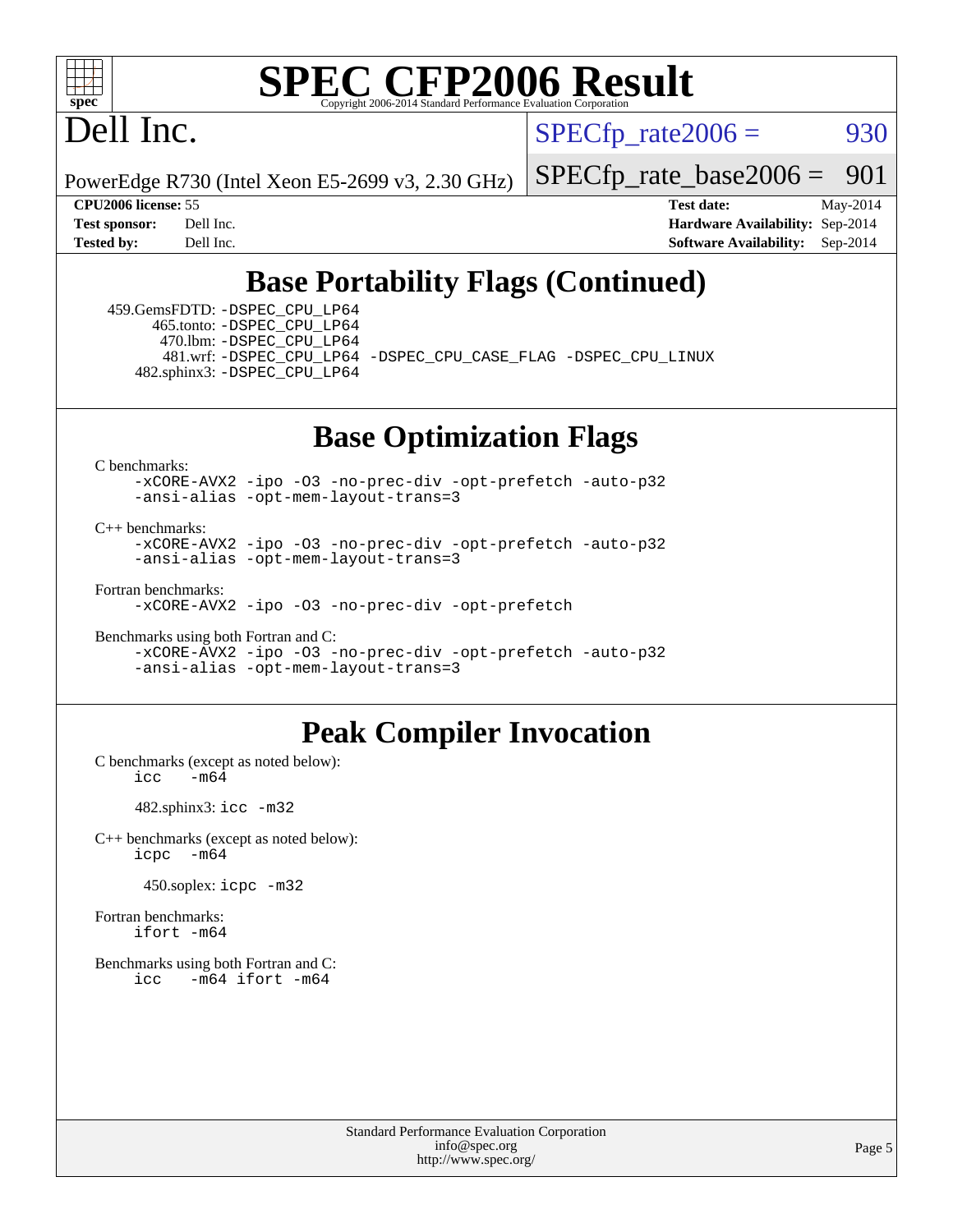

# Dell Inc.

 $SPECTp_rate2006 =$  930

PowerEdge R730 (Intel Xeon E5-2699 v3, 2.30 GHz)

[SPECfp\\_rate\\_base2006 =](http://www.spec.org/auto/cpu2006/Docs/result-fields.html#SPECfpratebase2006) 901

**[CPU2006 license:](http://www.spec.org/auto/cpu2006/Docs/result-fields.html#CPU2006license)** 55 **[Test date:](http://www.spec.org/auto/cpu2006/Docs/result-fields.html#Testdate)** May-2014 **[Test sponsor:](http://www.spec.org/auto/cpu2006/Docs/result-fields.html#Testsponsor)** Dell Inc. **[Hardware Availability:](http://www.spec.org/auto/cpu2006/Docs/result-fields.html#HardwareAvailability)** Sep-2014 **[Tested by:](http://www.spec.org/auto/cpu2006/Docs/result-fields.html#Testedby)** Dell Inc. **[Software Availability:](http://www.spec.org/auto/cpu2006/Docs/result-fields.html#SoftwareAvailability)** Sep-2014

## **[Peak Portability Flags](http://www.spec.org/auto/cpu2006/Docs/result-fields.html#PeakPortabilityFlags)**

|                                | 410.bwaves: -DSPEC_CPU_LP64                                                                         |  |  |  |  |
|--------------------------------|-----------------------------------------------------------------------------------------------------|--|--|--|--|
|                                | 416.gamess: -DSPEC_CPU_LP64                                                                         |  |  |  |  |
|                                | 433.milc: -DSPEC_CPU_LP64                                                                           |  |  |  |  |
|                                | 434.zeusmp: - DSPEC_CPU_LP64                                                                        |  |  |  |  |
|                                | 435.gromacs: -DSPEC_CPU_LP64 -nofor_main                                                            |  |  |  |  |
|                                | 436.cactusADM: -DSPEC CPU LP64 -nofor main                                                          |  |  |  |  |
|                                | 437.leslie3d: -DSPEC CPU LP64                                                                       |  |  |  |  |
|                                | 444.namd: -DSPEC CPU LP64                                                                           |  |  |  |  |
|                                | 447.dealII: -DSPEC_CPU_LP64                                                                         |  |  |  |  |
|                                | 453.povray: -DSPEC CPU LP64                                                                         |  |  |  |  |
|                                | 454.calculix: -DSPEC_CPU_LP64 -nofor_main                                                           |  |  |  |  |
|                                | 459.GemsFDTD: - DSPEC CPU LP64                                                                      |  |  |  |  |
|                                | 465.tonto: - DSPEC_CPU_LP64                                                                         |  |  |  |  |
|                                | 470.1bm: - DSPEC CPU LP64                                                                           |  |  |  |  |
|                                | 481.wrf: -DSPEC_CPU_LP64 -DSPEC_CPU_CASE_FLAG -DSPEC_CPU_LINUX                                      |  |  |  |  |
|                                |                                                                                                     |  |  |  |  |
|                                |                                                                                                     |  |  |  |  |
|                                |                                                                                                     |  |  |  |  |
| <b>Peak Optimization Flags</b> |                                                                                                     |  |  |  |  |
|                                |                                                                                                     |  |  |  |  |
|                                |                                                                                                     |  |  |  |  |
| C benchmarks:                  |                                                                                                     |  |  |  |  |
|                                |                                                                                                     |  |  |  |  |
|                                | 433.milc: -xCORE-AVX2(pass 2) -prof-gen(pass 1) -ipo(pass 2)                                        |  |  |  |  |
|                                | $-03(pass 2)$ -no-prec-div(pass 2)                                                                  |  |  |  |  |
|                                | -opt-mem-layout-trans=3(pass 2) -prof-use(pass 2)                                                   |  |  |  |  |
|                                | -auto-ilp32                                                                                         |  |  |  |  |
|                                |                                                                                                     |  |  |  |  |
|                                | $470$ .lbm: basepeak = yes                                                                          |  |  |  |  |
|                                | 482.sphinx3:-xCORE-AVX2 -ipo -03 -no-prec-div -opt-mem-layout-trans=3                               |  |  |  |  |
|                                | -unroll2                                                                                            |  |  |  |  |
|                                |                                                                                                     |  |  |  |  |
| $C_{++}$ benchmarks:           |                                                                                                     |  |  |  |  |
|                                |                                                                                                     |  |  |  |  |
|                                | 444.namd: -xCORE-AVX2(pass 2) -prof-gen(pass 1) -ipo(pass 2)<br>$-03$ (pass 2) -no-prec-div(pass 2) |  |  |  |  |

[-opt-mem-layout-trans=3](http://www.spec.org/cpu2006/results/res2014q3/cpu2006-20140909-31344.flags.html#user_peakPASS2_CXXFLAGS444_namd_f-opt-mem-layout-trans_a7b82ad4bd7abf52556d4961a2ae94d5)(pass 2) [-prof-use](http://www.spec.org/cpu2006/results/res2014q3/cpu2006-20140909-31344.flags.html#user_peakPASS2_CXXFLAGSPASS2_LDFLAGS444_namd_prof_use_bccf7792157ff70d64e32fe3e1250b55)(pass 2) [-fno-alias](http://www.spec.org/cpu2006/results/res2014q3/cpu2006-20140909-31344.flags.html#user_peakCXXOPTIMIZE444_namd_f-no-alias_694e77f6c5a51e658e82ccff53a9e63a) [-auto-ilp32](http://www.spec.org/cpu2006/results/res2014q3/cpu2006-20140909-31344.flags.html#user_peakCXXOPTIMIZE444_namd_f-auto-ilp32)

447.dealII: basepeak = yes

```
 450.soplex: -xCORE-AVX2(pass 2) -prof-gen(pass 1) -ipo(pass 2)
-O3(pass 2) -no-prec-div(pass 2)
-opt-mem-layout-trans=3(pass 2) -prof-use(pass 2)
-opt-malloc-options=3
```

```
 453.povray: -xCORE-AVX2(pass 2) -prof-gen(pass 1) -ipo(pass 2)
-O3(pass 2) -no-prec-div(pass 2)
-opt-mem-layout-trans=3(pass 2) -prof-use(pass 2) -unroll4
-ansi-alias
```
Continued on next page

```
Standard Performance Evaluation Corporation
    info@spec.org
  http://www.spec.org/
```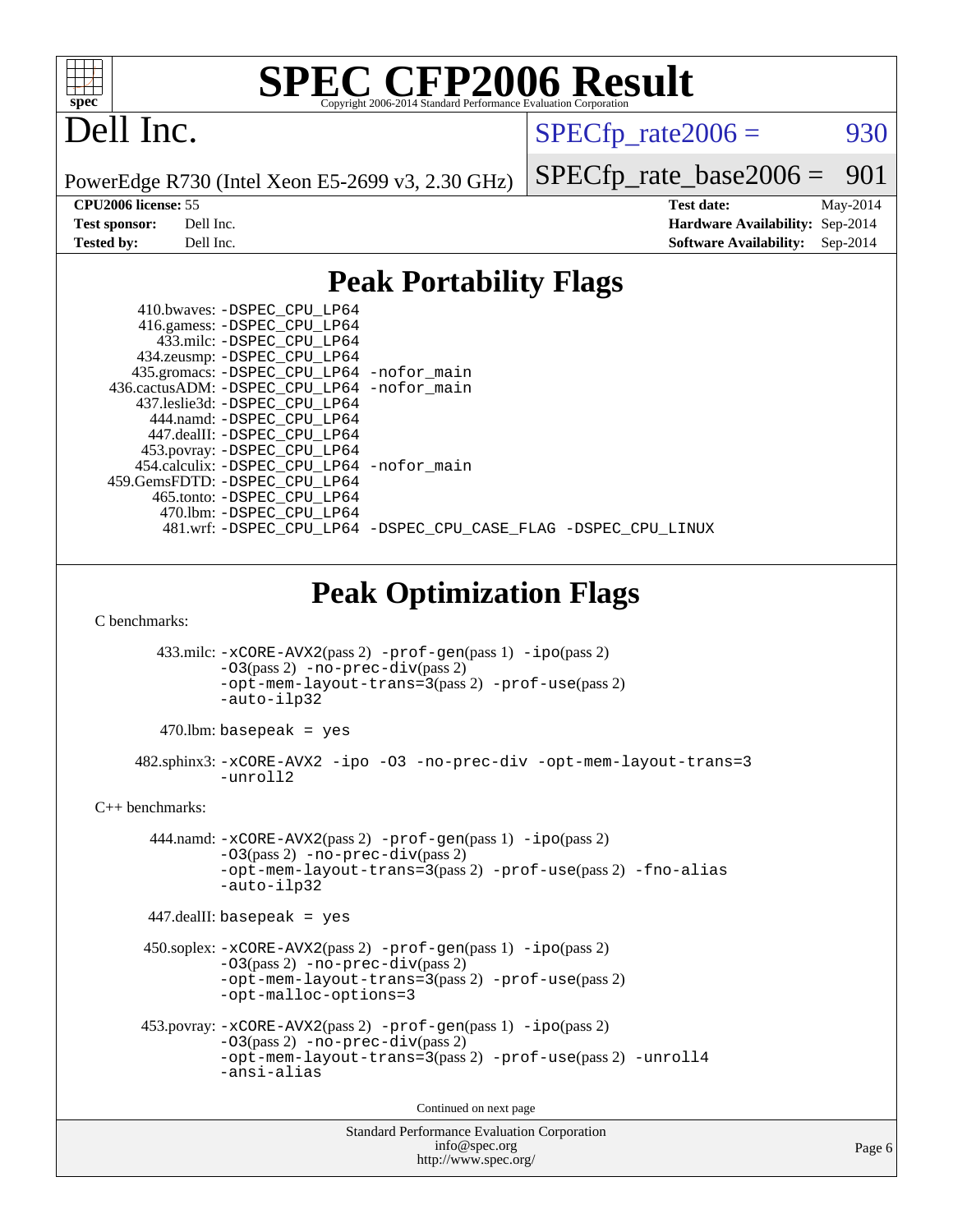Dell Inc.

 $SPECTp\_rate2006 = 930$ 

PowerEdge R730 (Intel Xeon E5-2699 v3, 2.30 GHz)

[SPECfp\\_rate\\_base2006 =](http://www.spec.org/auto/cpu2006/Docs/result-fields.html#SPECfpratebase2006) 901

**[CPU2006 license:](http://www.spec.org/auto/cpu2006/Docs/result-fields.html#CPU2006license)** 55 **[Test date:](http://www.spec.org/auto/cpu2006/Docs/result-fields.html#Testdate)** May-2014 **[Test sponsor:](http://www.spec.org/auto/cpu2006/Docs/result-fields.html#Testsponsor)** Dell Inc. **[Hardware Availability:](http://www.spec.org/auto/cpu2006/Docs/result-fields.html#HardwareAvailability)** Sep-2014 **[Tested by:](http://www.spec.org/auto/cpu2006/Docs/result-fields.html#Testedby)** Dell Inc. **[Software Availability:](http://www.spec.org/auto/cpu2006/Docs/result-fields.html#SoftwareAvailability)** Sep-2014

# **[Peak Optimization Flags \(Continued\)](http://www.spec.org/auto/cpu2006/Docs/result-fields.html#PeakOptimizationFlags)**

[Fortran benchmarks](http://www.spec.org/auto/cpu2006/Docs/result-fields.html#Fortranbenchmarks):

 $410.bwaves: basepeak = yes$  416.gamess: [-xCORE-AVX2](http://www.spec.org/cpu2006/results/res2014q3/cpu2006-20140909-31344.flags.html#user_peakPASS2_FFLAGSPASS2_LDFLAGS416_gamess_f-xAVX2_5f5fc0cbe2c9f62c816d3e45806c70d7)(pass 2) [-prof-gen](http://www.spec.org/cpu2006/results/res2014q3/cpu2006-20140909-31344.flags.html#user_peakPASS1_FFLAGSPASS1_LDFLAGS416_gamess_prof_gen_e43856698f6ca7b7e442dfd80e94a8fc)(pass 1) [-ipo](http://www.spec.org/cpu2006/results/res2014q3/cpu2006-20140909-31344.flags.html#user_peakPASS2_FFLAGSPASS2_LDFLAGS416_gamess_f-ipo)(pass 2) [-O3](http://www.spec.org/cpu2006/results/res2014q3/cpu2006-20140909-31344.flags.html#user_peakPASS2_FFLAGSPASS2_LDFLAGS416_gamess_f-O3)(pass 2) [-no-prec-div](http://www.spec.org/cpu2006/results/res2014q3/cpu2006-20140909-31344.flags.html#user_peakPASS2_FFLAGSPASS2_LDFLAGS416_gamess_f-no-prec-div)(pass 2) [-prof-use](http://www.spec.org/cpu2006/results/res2014q3/cpu2006-20140909-31344.flags.html#user_peakPASS2_FFLAGSPASS2_LDFLAGS416_gamess_prof_use_bccf7792157ff70d64e32fe3e1250b55)(pass 2) [-unroll2](http://www.spec.org/cpu2006/results/res2014q3/cpu2006-20140909-31344.flags.html#user_peakOPTIMIZE416_gamess_f-unroll_784dae83bebfb236979b41d2422d7ec2) [-inline-level=0](http://www.spec.org/cpu2006/results/res2014q3/cpu2006-20140909-31344.flags.html#user_peakOPTIMIZE416_gamess_f-inline-level_318d07a09274ad25e8d15dbfaa68ba50) [-scalar-rep-](http://www.spec.org/cpu2006/results/res2014q3/cpu2006-20140909-31344.flags.html#user_peakOPTIMIZE416_gamess_f-disablescalarrep_abbcad04450fb118e4809c81d83c8a1d) 434.zeusmp: basepeak = yes 437.leslie3d: [-xCORE-AVX2](http://www.spec.org/cpu2006/results/res2014q3/cpu2006-20140909-31344.flags.html#user_peakOPTIMIZE437_leslie3d_f-xAVX2_5f5fc0cbe2c9f62c816d3e45806c70d7) [-ipo](http://www.spec.org/cpu2006/results/res2014q3/cpu2006-20140909-31344.flags.html#user_peakOPTIMIZE437_leslie3d_f-ipo) [-O3](http://www.spec.org/cpu2006/results/res2014q3/cpu2006-20140909-31344.flags.html#user_peakOPTIMIZE437_leslie3d_f-O3) [-no-prec-div](http://www.spec.org/cpu2006/results/res2014q3/cpu2006-20140909-31344.flags.html#user_peakOPTIMIZE437_leslie3d_f-no-prec-div) [-opt-prefetch](http://www.spec.org/cpu2006/results/res2014q3/cpu2006-20140909-31344.flags.html#user_peakOPTIMIZE437_leslie3d_f-opt-prefetch)  $459.GemsFDTD: basepeak = yes$  465.tonto: [-xCORE-AVX2](http://www.spec.org/cpu2006/results/res2014q3/cpu2006-20140909-31344.flags.html#user_peakPASS2_FFLAGSPASS2_LDFLAGS465_tonto_f-xAVX2_5f5fc0cbe2c9f62c816d3e45806c70d7)(pass 2) [-prof-gen](http://www.spec.org/cpu2006/results/res2014q3/cpu2006-20140909-31344.flags.html#user_peakPASS1_FFLAGSPASS1_LDFLAGS465_tonto_prof_gen_e43856698f6ca7b7e442dfd80e94a8fc)(pass 1) [-ipo](http://www.spec.org/cpu2006/results/res2014q3/cpu2006-20140909-31344.flags.html#user_peakPASS2_FFLAGSPASS2_LDFLAGS465_tonto_f-ipo)(pass 2) [-O3](http://www.spec.org/cpu2006/results/res2014q3/cpu2006-20140909-31344.flags.html#user_peakPASS2_FFLAGSPASS2_LDFLAGS465_tonto_f-O3)(pass 2) [-no-prec-div](http://www.spec.org/cpu2006/results/res2014q3/cpu2006-20140909-31344.flags.html#user_peakPASS2_FFLAGSPASS2_LDFLAGS465_tonto_f-no-prec-div)(pass 2) [-prof-use](http://www.spec.org/cpu2006/results/res2014q3/cpu2006-20140909-31344.flags.html#user_peakPASS2_FFLAGSPASS2_LDFLAGS465_tonto_prof_use_bccf7792157ff70d64e32fe3e1250b55)(pass 2) [-unroll4](http://www.spec.org/cpu2006/results/res2014q3/cpu2006-20140909-31344.flags.html#user_peakOPTIMIZE465_tonto_f-unroll_4e5e4ed65b7fd20bdcd365bec371b81f) [-auto](http://www.spec.org/cpu2006/results/res2014q3/cpu2006-20140909-31344.flags.html#user_peakOPTIMIZE465_tonto_f-auto) [-inline-calloc](http://www.spec.org/cpu2006/results/res2014q3/cpu2006-20140909-31344.flags.html#user_peakOPTIMIZE465_tonto_f-inline-calloc) [-opt-malloc-options=3](http://www.spec.org/cpu2006/results/res2014q3/cpu2006-20140909-31344.flags.html#user_peakOPTIMIZE465_tonto_f-opt-malloc-options_13ab9b803cf986b4ee62f0a5998c2238) [Benchmarks using both Fortran and C](http://www.spec.org/auto/cpu2006/Docs/result-fields.html#BenchmarksusingbothFortranandC): 435.gromacs: [-xCORE-AVX2](http://www.spec.org/cpu2006/results/res2014q3/cpu2006-20140909-31344.flags.html#user_peakPASS2_CFLAGSPASS2_FFLAGSPASS2_LDFLAGS435_gromacs_f-xAVX2_5f5fc0cbe2c9f62c816d3e45806c70d7)(pass 2) [-prof-gen](http://www.spec.org/cpu2006/results/res2014q3/cpu2006-20140909-31344.flags.html#user_peakPASS1_CFLAGSPASS1_FFLAGSPASS1_LDFLAGS435_gromacs_prof_gen_e43856698f6ca7b7e442dfd80e94a8fc)(pass 1) [-ipo](http://www.spec.org/cpu2006/results/res2014q3/cpu2006-20140909-31344.flags.html#user_peakPASS2_CFLAGSPASS2_FFLAGSPASS2_LDFLAGS435_gromacs_f-ipo)(pass 2) [-O3](http://www.spec.org/cpu2006/results/res2014q3/cpu2006-20140909-31344.flags.html#user_peakPASS2_CFLAGSPASS2_FFLAGSPASS2_LDFLAGS435_gromacs_f-O3)(pass 2) [-no-prec-div](http://www.spec.org/cpu2006/results/res2014q3/cpu2006-20140909-31344.flags.html#user_peakPASS2_CFLAGSPASS2_FFLAGSPASS2_LDFLAGS435_gromacs_f-no-prec-div)(pass 2) [-opt-mem-layout-trans=3](http://www.spec.org/cpu2006/results/res2014q3/cpu2006-20140909-31344.flags.html#user_peakPASS2_CFLAGS435_gromacs_f-opt-mem-layout-trans_a7b82ad4bd7abf52556d4961a2ae94d5)(pass 2) [-prof-use](http://www.spec.org/cpu2006/results/res2014q3/cpu2006-20140909-31344.flags.html#user_peakPASS2_CFLAGSPASS2_FFLAGSPASS2_LDFLAGS435_gromacs_prof_use_bccf7792157ff70d64e32fe3e1250b55)(pass 2) [-opt-prefetch](http://www.spec.org/cpu2006/results/res2014q3/cpu2006-20140909-31344.flags.html#user_peakOPTIMIZE435_gromacs_f-opt-prefetch) [-auto-ilp32](http://www.spec.org/cpu2006/results/res2014q3/cpu2006-20140909-31344.flags.html#user_peakCOPTIMIZE435_gromacs_f-auto-ilp32) 436.cactusADM: basepeak = yes  $454$ .calculix: basepeak = yes 481.wrf: [-xCORE-AVX2](http://www.spec.org/cpu2006/results/res2014q3/cpu2006-20140909-31344.flags.html#user_peakOPTIMIZE481_wrf_f-xAVX2_5f5fc0cbe2c9f62c816d3e45806c70d7) [-ipo](http://www.spec.org/cpu2006/results/res2014q3/cpu2006-20140909-31344.flags.html#user_peakOPTIMIZE481_wrf_f-ipo) [-O3](http://www.spec.org/cpu2006/results/res2014q3/cpu2006-20140909-31344.flags.html#user_peakOPTIMIZE481_wrf_f-O3) [-no-prec-div](http://www.spec.org/cpu2006/results/res2014q3/cpu2006-20140909-31344.flags.html#user_peakOPTIMIZE481_wrf_f-no-prec-div) [-auto-ilp32](http://www.spec.org/cpu2006/results/res2014q3/cpu2006-20140909-31344.flags.html#user_peakCOPTIMIZE481_wrf_f-auto-ilp32) The flags files that were used to format this result can be browsed at <http://www.spec.org/cpu2006/flags/Intel-ic14.0-official-linux64-revC.html> <http://www.spec.org/cpu2006/flags/Dell-Platform-Settings-V1.2-revD.html> You can also download the XML flags sources by saving the following links: <http://www.spec.org/cpu2006/flags/Intel-ic14.0-official-linux64-revC.xml> <http://www.spec.org/cpu2006/flags/Dell-Platform-Settings-V1.2-revD.xml>